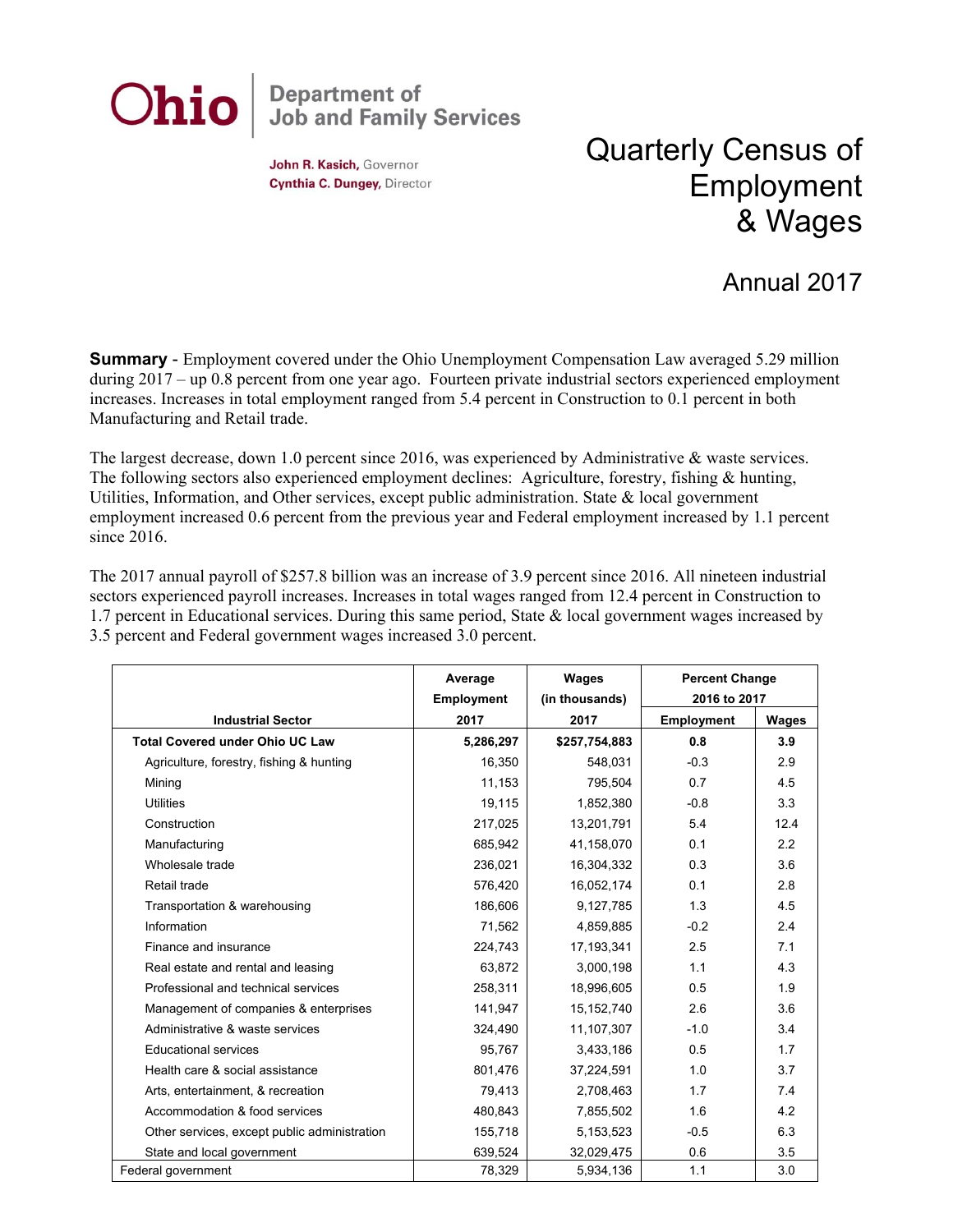The following chart represents the distribution of Ohio's employment by industrial sector. Health care & social assistance employs the largest number of workers with nearly 15 percent of the state's workforce. Manufacturing, State and local government, and Retail trade each employ more than 10 percent of Ohio's workers.



## 2017 Average Annual Employment by Industrial Sector

Eight of Ohio's ten largest counties experienced employment increases since 2016. Increases ranged from 2.4 percent in Butler County to 0.1 percent in Cuyahoga County. Lucas and Mahoning Counties declined 1.5 percent and 1.1 percent, respectively, from one year ago.

Each of the ten largest counties experienced payroll increases in 2017. Payroll gains ranged from 5.8 percent in Butler County to 0.2 percent in Lucas County.

|                                        | Average<br><b>Employment</b> | Wages<br>(in thousands) | <b>Percent Change</b><br>2016 to 2017 |              |
|----------------------------------------|------------------------------|-------------------------|---------------------------------------|--------------|
| <b>Industrial Sector</b>               | 2017                         | 2017                    | <b>Employment</b>                     | <b>Wages</b> |
| <b>Total Covered under Ohio UC Law</b> | 5,286,297                    | \$257,754,883           | 0.8                                   | 3.9          |
| <b>Butler</b>                          | 153,372                      | 7,414,167               | 2.4                                   | 5.8          |
| Cuyahoga                               | 703,893                      | 38,974,509              | 0.1                                   | 3.6          |
| Franklin                               | 735,885                      | 39,973,026              | 1.4                                   | 4.3          |
| <b>Hamilton</b>                        | 506,795                      | 29,650,787              | 1.2                                   | 3.7          |
| Lorain                                 | 96,971                       | 4,004,696               | 0.9                                   | 2.4          |
| Lucas                                  | 204,847                      | 9,565,292               | $-1.5$                                | 0.2          |
| Mahoning                               | 95.369                       | 3,634,925               | $-1.1$                                | 2.6          |
| Montgomery                             | 250,430                      | 11,444,655              | 0.8                                   | 3.1          |
| Stark                                  | 158,313                      | 6,450,797               | 0.7                                   | 4.7          |
| Summit                                 | 265,228                      | 12,743,390              | 0.2                                   | 1.3          |
| All other counties                     | 2,115,194                    | 93,898,639              | 1.1                                   | 4.8          |